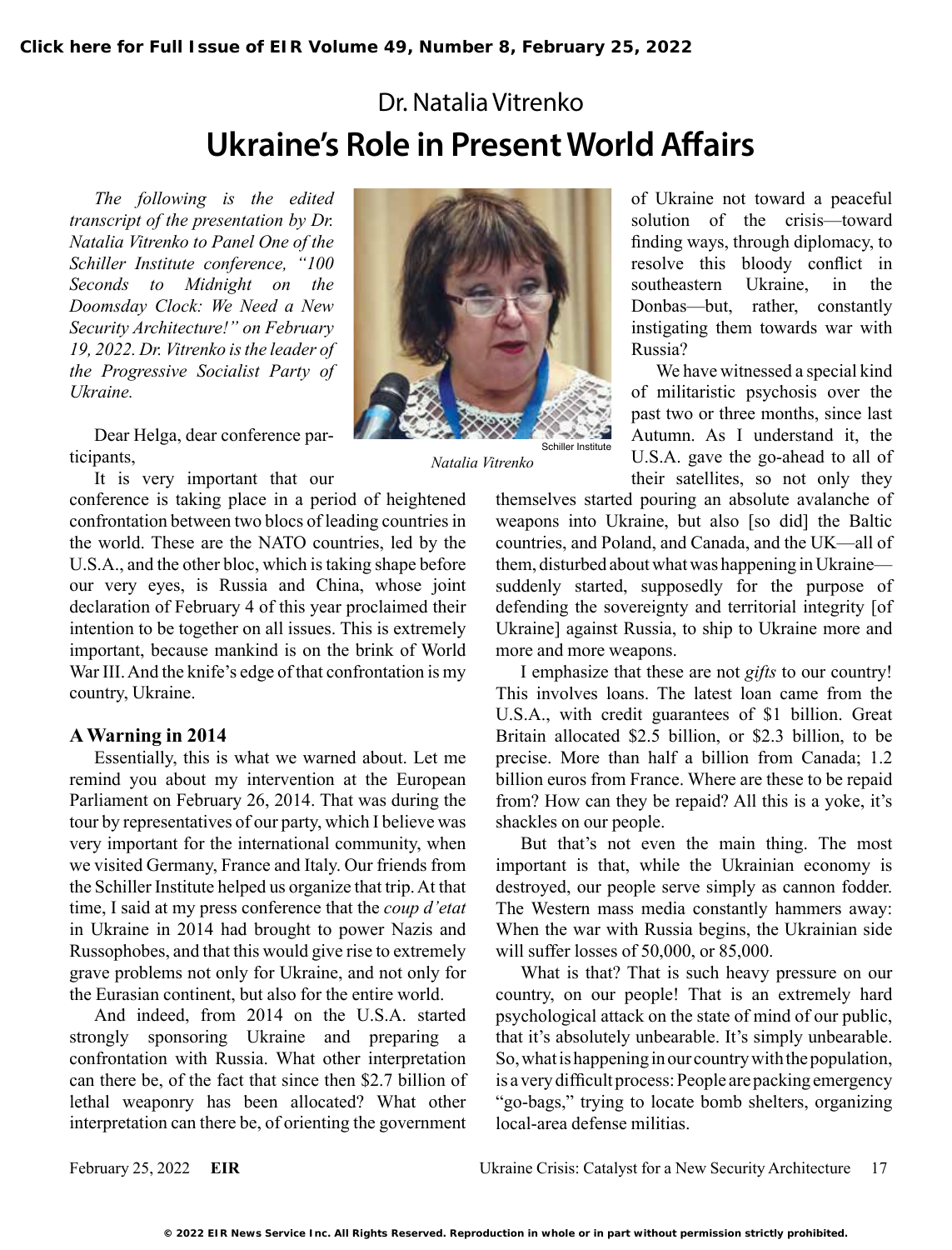And it is, without question, a blow. When President Zelensky saw all this, a month ago, even he was dumbstruck, because Ukraine has lost \$14 billion just from the beginning of this year; \$12.5 billion from capital flight, and \$1.5 billion spent by the Ukrainian Central Bank to support the currency. And, let me stress: Ukraine's gold and currency reserves were less than \$30 billion. And here you have \$14 billion in losses.

There's been a collapse of our eurobonds, of Ukrainian state debt. There's a collapse of the national currency, as I already mentioned, and a blockade on international capital—international capital markets are closed to Ukraine. An outflow of investment. And this has all happened, literally, in the past few weeks. The National Bank of Ukraine has already adjusted downward its GDP forecast from 3.8% to 3.4%.

#### **What's Next: Inside Ukraine**

What will happen next? In our country, people lack resources even for the basic necessities. Today it was announced that the price of bread will soon be raised by 25 or 30 percent. And that's when we already, because of brutal pension and wage policies, have the most impoverished population in Europe. The shortest life-span.

This is what comes from the efforts to set our countries against each other. And that's when Russia has repeatedly stated that they have no intention of invading Ukraine. They are doing their military exercises on their own territory. But the Western media, the U.S.A. and the UK don't listen to that. Even when Russia reduces the number of its troops near the border, pulling them back to their bases as the exercises finish up, it continues. They say: "No, we don't see any deescalation process; no, we don't trust what Russia says."

What is the purpose? That war take place, without fail.

Who is igniting the bonfire of war, from inside Ukraine and from the outside?

Inside Ukraine, it is the Nazis, first and foremost. All these organizations have burgeoned: parties, movements, organizations, thirsting for blood. They have an ideology called Ukrainian integral nationalism. This ideology was created by [Dmytro] Dontsov and [Mykola] Stsyborsky [in the early 20th Century], and then implemented by Stepan Bandera and [Roman] Shukhevych. This is an ideology of enmity between our peoples. It is an ideology of war, misanthropic war. This

ideology of a Nazi Ukraine has infected a section of the population of our country. Worst of all, this ideology has become the official ideology of the Ukrainian government, just as we warned.

As a result, people with Russian culture, members of ethnic minorities, have become second-class people. Look at me: I'm ethnically Ukrainian, but my native language is Russian. I don't conceive of myself, outside of Russian civilization.

But all broadcasting of Russian TV channels, and all broadcasting of programs in the Russian language, has been banned in Ukraine. The courts, government agencies, schools and universities work only in Ukrainian. And we have the constant fanning of the psychosis: that the "Muscovites" must be destroyed. This is said openly, on television.

### **What's Next: Outside Ukraine**

That's inside Ukraine. And outside Ukraine, we see that the U.S.A., headed by Biden, who is supposedly concerned for Ukraine's sovereignty, listens only to the Nazi ideologues' version. Why does Biden, who talks about sovereignty, not understand that Ukraine's sovereignty is incorporated in the Declaration of State Sovereignty, and that our sovereignty was upheld in two referendums in 1991—one in March and one in December.

And since that's the case, Western "democracy" should have supported democracy in Ukraine. But that means people's power and the will of the people. Read the Declaration of State Sovereignty. Look at what our population voted for. Remember that it was that kind of Ukraine that the international community supported. That was the kind of sovereignty that was recognized as the sovereignty of Ukraine. It included non-bloc status (neutrality) for Ukraine. It included a Union State with Russia and Belarus.

If we had had a Union State, there would have been no problem with Crimea. Crimea would have remained the favorite child of both Ukraine and Russia, rather than being an object of contention.

Therefore today it's important to realize what must be done, in order to change the situation radically and not allow a war. I'll divide this into two parts: what Ukraine must do, and what the international community must do.

#### **What Ukraine Must Do**

The top priority for Ukraine is to carry out denazification. What's needed is to help the Ukrainian